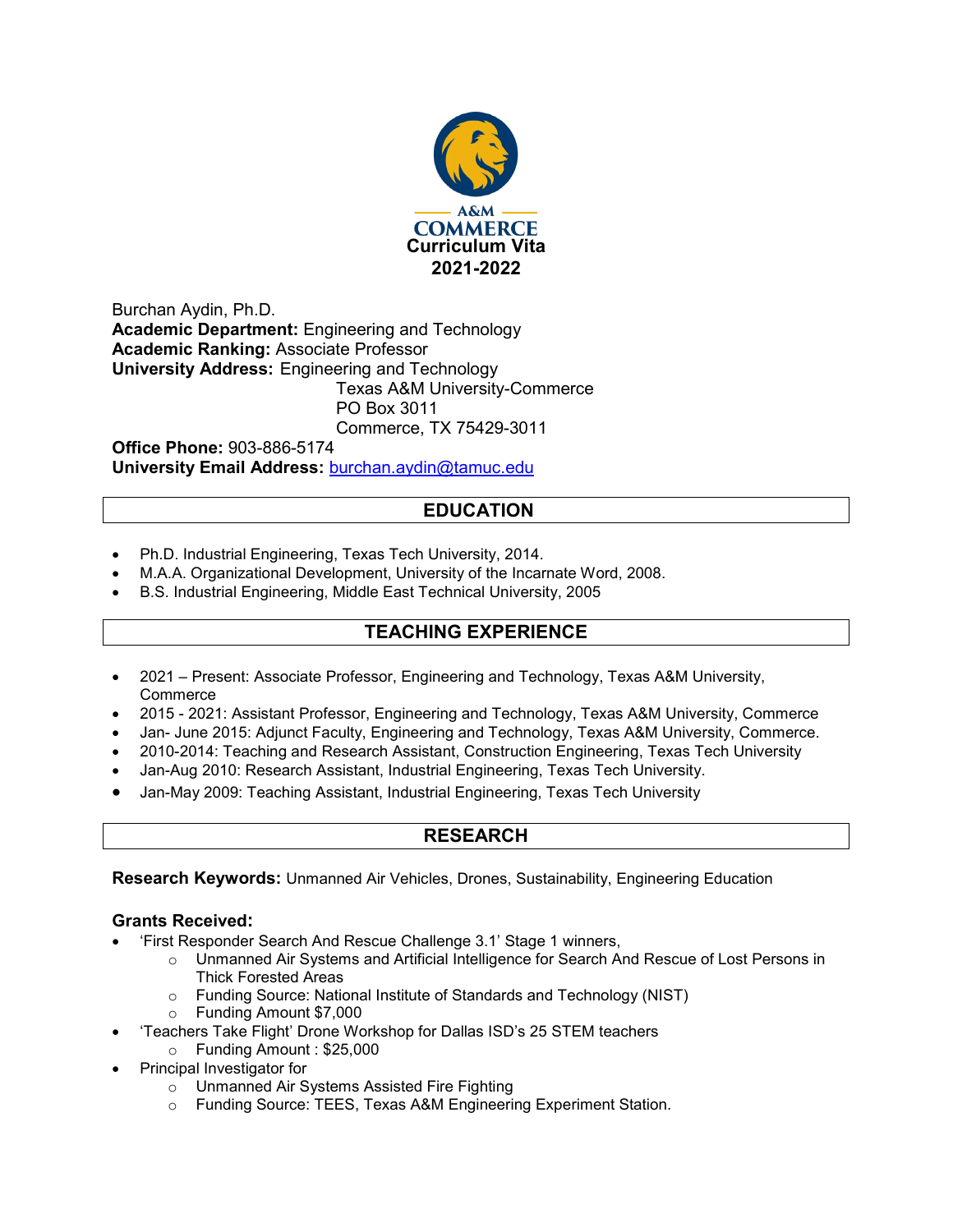- o Funding Amount \$2,500, 2017-2018 Fiscal year
- Principal Investigator for
	- o Live Swarm Remote Sensing of Unmanned Air Vehicles
	- o Funding Source: TEES, Texas A&M Engineering Experiment Station.
	- o Funding Amount \$2,500, 2018-2019 Fiscal year
- Spring 2017 Faculty Development Grant, A&M Commerce.

#### **Award**: \$300

- Received Presidential GAR Initiative grant to hire a Graduate Research Assistant for Fall 2019, and Spring 2020
- Received Presidential GAR Initiative grant to hire a Graduate Research Assistant for Fall 2020, Spring 2021, and Summer 2021
- Received Student Worker Grant through Stahl Endowment for Drone Research for Fall 2021, and Spring 2021

## **Grant Work under Progress**

- Use of Drones for Reforestation after Wildfires in Hard to Access Terrain
- Drone and Artificial Intelligence STEM Workshop

## **Refereed Articles**

- Singha, S. **Aydin, B**. (2021). Automated Drone Detection Using YOLOv4. *Drones* **2021**, 5, 95. https://doi.org/10.3390/drones5030095
- Kim, S.; **Aydin, B**.; Kim, S. Simulation Modeling of a Photovoltaic-Green Roof System for Energy Cost Reduction of a Building: Texas Case Study. *Energies* **2021**, *14*, 5443. https://doi.org/10.3390/en14175443
- **Aydin, B**., Farris, N., Carpenter, S. Females Attitudes towards Drones, and Female Drone Pilots' Working Conditions. **Under Progress.**
- Working Conditions of Commercial Drone Pilots: A Survey Study. Manuscript Submitted to *Technology in Society*. **Under Review** since Nov-2020.
- Development of an Assessment Tool for Five Hazardous Pilot Attitudes for Commercial Drone Pilots. **Under Progress.**
- Hunter, H., Aydin, B. (2020). Knowledge, Attitude, and Practice of Emerging Technology in the Construction Sector: A Survey Study. IISE 2020 Conference Proceedings.
- Selvi, E., Aydin, B., Aponte, S., Sanchez, D. D. (2020). Design of a Drone System to use Fire Extinguishing Balls. IISE 2020 Conference Proceedings.
- Aydin, B. (2019). Public acceptance of drones: Knowledge, attitudes, and practice. *Technology in Society, 59,* 101180.
- Aydin, B., Selvi, E., Tao, J., & Starek, M. (2019). Use of Fire-Extinguishing Balls for a Conceptual System of Drone-Assisted Wildfire Fighting. *Drones 3*(1), pp. 17, doi:10.3390/drones3010017.
- Aydin, B., Yeon, J., Oh, E. (2019). Drones in Construction Sector: Knowledge, Attitudes, and Practice, a Pilot Survey Study. IISE Annual Conference Proceedings. Institute of Industrial and Systems Engineers.
- Aydin, B., Kim, S., Harp, D., & Ojemuyiwa, S. (2018, May). Designing an Automated Green Roof System. In IIE Annual Conference Proceedings. Institute of Industrial and Systems Engineers.
- Darwish, M., Aydin, B., Basora, Z. (2016). Approaches to Teaching Sustainable Development and Green Construction: Guest Experts & Fieldtrips. American Society for Engineering Education, GSW 2016.
- Aydin, B., Darwish, M. M., & Selvi, E. (2016). The State-Of-The-Art Matrix Analysis for Usability of Learning Management Systems. *The ASEE Computers in Education (CoED) Journal*, *7*(4), 48.
- Aydin, B., & Moler, P. (2016). Cost Analysis of Open Source versus Proprietary Learning Management Systems. Proceedings of the International Conference of Technology Management (ICTM).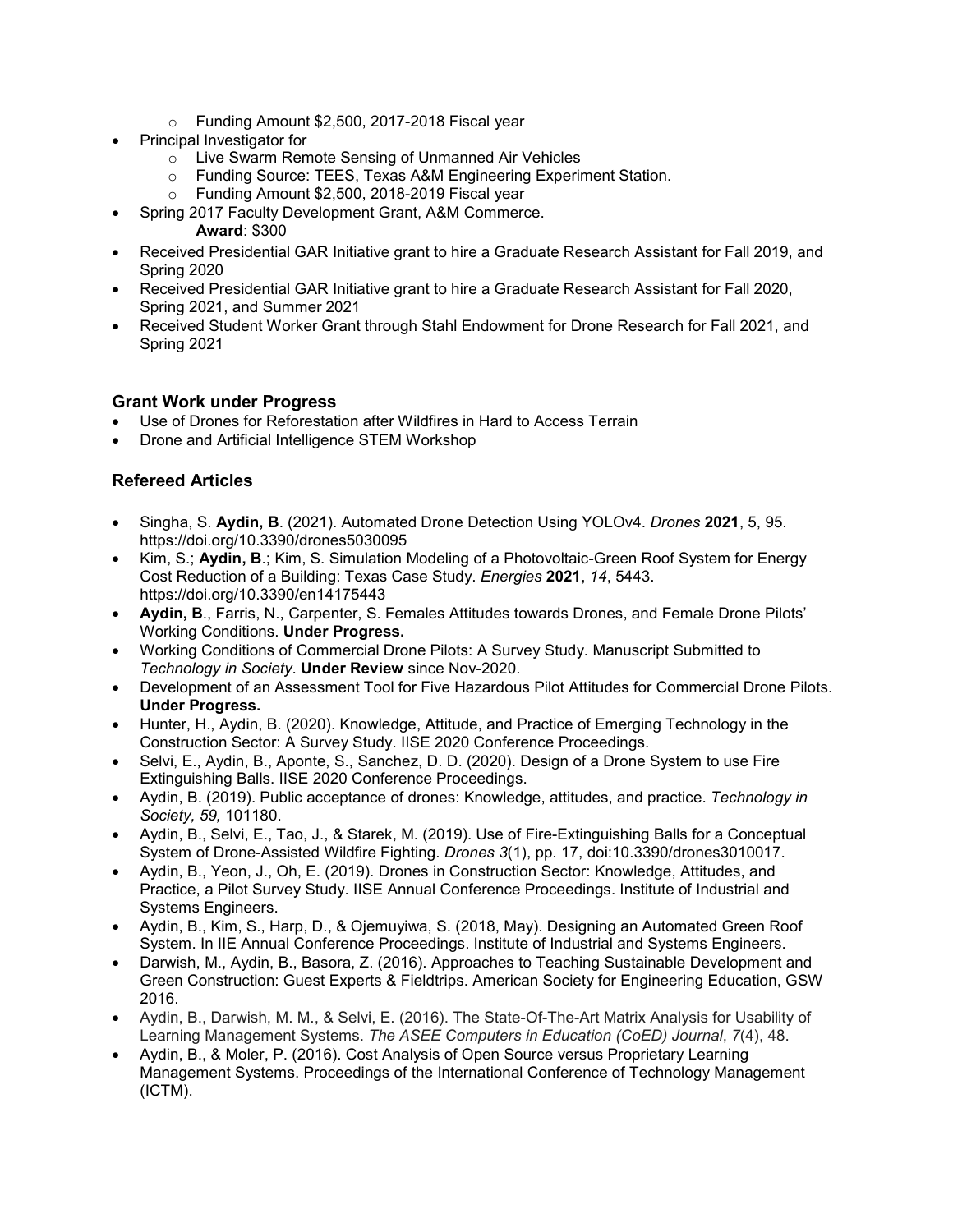- Aydin, B. (2014). Development of a Decision Tool for Cost Justification of Usability. Dissertation. Texas Tech University.
- Aydin, B. & Beruvides M. G. (2014). Development of a Decision Tool for Cost Justification of Usability. *International Journal of Information Technology and Business Management*, Vol. 28, pp 45 - 73.
- Aydin, B., Beruvides, M. G. (2014). Development of a Decision Tool for Usability Cost Justification. Proceedings of the 2014 Industrial and Systems Engineering Research Conference.
- Aydin, B., Palikhe, H. and Beruvides, M. G. The Impact of Usability on the Cost of Quality. American Society of Engineering Management 2012 International Annual Conference Proceedings, Virginia Beach, VA, 2012.
- Aydin, B., Millet, B., and Beruvides, M. G. The State-Of-The-Art Matrix Analysis for Cost-Justification of Usability Research. American Society of Engineering Management 2011 International Annual Conference Proceedings, Lubbock, TX, 2011.
- Millet, B., and Aydin, B. Empirical Evaluation of Text Entry Performance of the Apple iPhone and a Hard-key Mini QWERTY Keyboard Smartphone. International Society for Occupational Ergonomics, ISOES 2010 Annual Conference Proceedings, Tempe, AZ, 2010.

## **Abstracts, Presentations and Workshops:**

- Aydin, B. and Kashmir World Foundation (2018). Teachers Take Flight' Drone Workshop for Dallas ISD's 25 STEM teachers
- Aydin, B. (2016). Sustainability Analysis for an Emerging Technology: Drones. Presentation at Association of Technology Management and Applied Engineering (ATMAE) Conference.
- Organized Drone Programming Workshop as part of the Adventures in Mathematics Event at A&M-Commerce in 2019, and 2020.
- Organized a workshop titled: 'Introduction to drones for middle school students and building drones from LEGOs', as part of the Engineering STEM Summer Camp at A&M-Commerce, June 2017
- Organized a Workshop titled: 'Drone Programming Basics for STEM teachers and students', at STEAM WORKSHOP, 2017 at Mesquite Center:
- Darwish, M., Basora, Z., & Aydin, B. (2017). Preparing the Construction Industry for Climate Change through Resilience and Adaptation. Abstract. International Sustainable Buildings Symposium ISBS 2017.

## **Mentored Student Research**

- **Title:** An Assistant to Firefighting: Drone Design
	- o Student Poster Presentation at National Conference on Undergraduate Research (NCUR 2017)
	- o Authors: Nicole Buczkowski, Christian Carter, Harrison Clark, Kyle Crews, Michelle Espinal, and Julie Summers (Jacksonville University)
	- o Faculty Mentors: Emre Selvi (Jacksonville University, Engineering Department) and Burchan Aydin (Texas A&M University - Commerce, Department of Engineering and Technology)
- **Title:** A Comprehensive Analysis on Fire Extinguishing Supplementary Tools
	- o International Conference of Industrial Engineering and Technology Management (IC-IETM 2017) (Sub-division: Safety)
	- o Authors: 2 IE majors, and 2 MS TMGT students Engineering and Technology, Texas A&M University - Commerce
	- o Faculty Mentor: Burchan Aydin
- **Title**: "Knowledge, Attitude, and Practice of Emerging Technologies in Construction Sector*.*"
	- o Student Poster Presentation at Pathway Research Symposium, 2019
	- o Honors Student: Hunter Hammontree
	- o Faculty Mentor: Burchan Aydin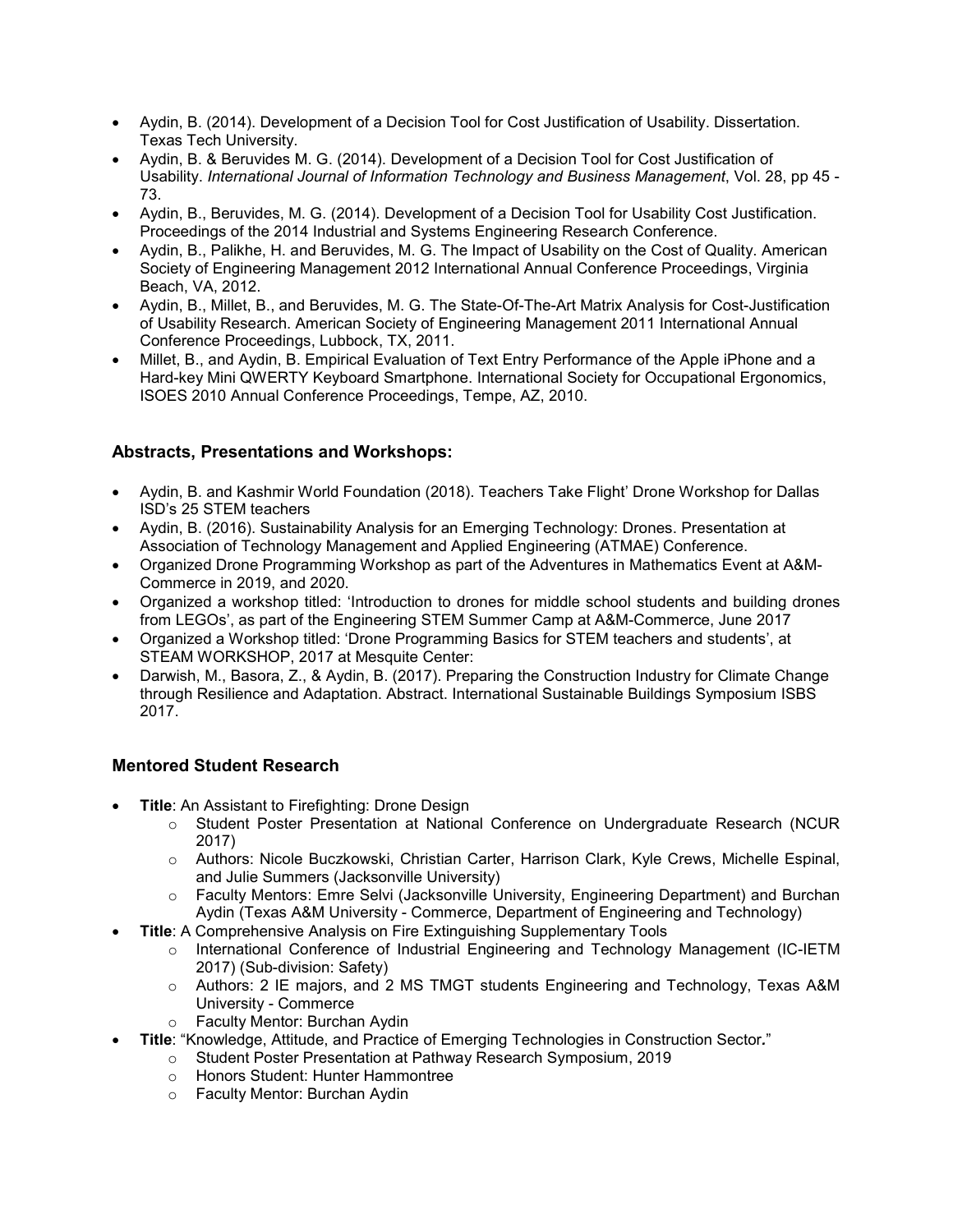- **Title:** "A Multiple Regression Analysis Study Examining the Price of Drones*.*"
	- o Student Poster Presentation at Pathway Research Symposium, 2019
	- o Graduate Research Assistant: Subrato Singha
	- o Faculty Mentor: Burchan Aydin
- **Title:** "Optimal Facility Layout Design for Sustainable and Continuous Beer Production"
	- $\circ$  Advisor for Honors thesis of Industrial Engineering Undergraduate student Mina Kim
- **Title:** "An Examination of the Impact of Recruitment Strategies on Student Enrollment in an Online Master's in Biological Sciences"
	- o Dissertation Committee Member for Shaine Marsden
- **Title:** "Gaze based Mind Wandering Detection Using Deep Learning"
	- o Committee member of Subroto Singha for MS Computational Sciences thesis

## **Creative Scholarly Research Based Activities:**

- **Chair** of International Conference of Industrial Engineering and Technology Management (2017- to present) [http://edusolutions.org](http://www.edusolutions.org/)
	- o 2017, Dallas
	- $\circ$  2018, New York<br> $\circ$  2019. San Anton
	- 2019, San Antonio
- **Co-Chair** of International Sustainable Buildings Symposium (ISBS, 2019, Dallas, TX) <http://www.isbs2019.gazi.edu.tr/>
- **International Executive Board** for International Sustainable Buildings Symposium-ISBS 2015, 2016, 2017, 2018
- **Program Committee Member** for FEMIB 2020, International Conference on Finance, Economics, Management, And IT Business http://www.femib.scitevents.org/
- **Reviewer** for the following academic journals:
	- o Sustainability MDPI,
	- o Remote Sensing MDPI,
	- o Energies MDPI
	- o Technology Forecasting and Social Change, EVISE
	- o IEEE Transactions on Human-Machine Systems
- **Reviewer** for the following conference proceedings:
	- o American Society for Engineering Education (ASEE) Annual Conference Proceedings
		- o Association of Technology Management and Applied Engineering (ATMAE) Conferences **Abstracts**
	- o Institute of Industrial and Systems Engineering (IISE) Conference Proceedings
	- o FEMIB
- **Judge** for
	- o Annual Federation Graduate Student Research Symposium in Denton, Texas on Friday, March 31, 2017.
	- o Annual Federations Research Symposium Judge, 04/09/2021
	- o Annual Research Symposium (ARS), Texas A&M University-Commerce, April 9, 2019.
	- **Founded the Drone Development Laboratory at A&M-Commerce, 2017** 
		- o Built two drones with payload capacities over 15 kg from scratch.
			- $\circ$  The cost of each drone was around \$1,600. Same payload capacity drones are at least \$10,000 in the marketplace. (
			- $\circ$  One of these drones is used for firefighting research, while other one is used for reforestation, planting trees.
- **Advisor Committee Member** for EagleRay Fixed-wing Drone by Kashmir World Foundation
- **Technical committee member** for IEEE Aerial Robotics and Unmanned Aerial Vehicles